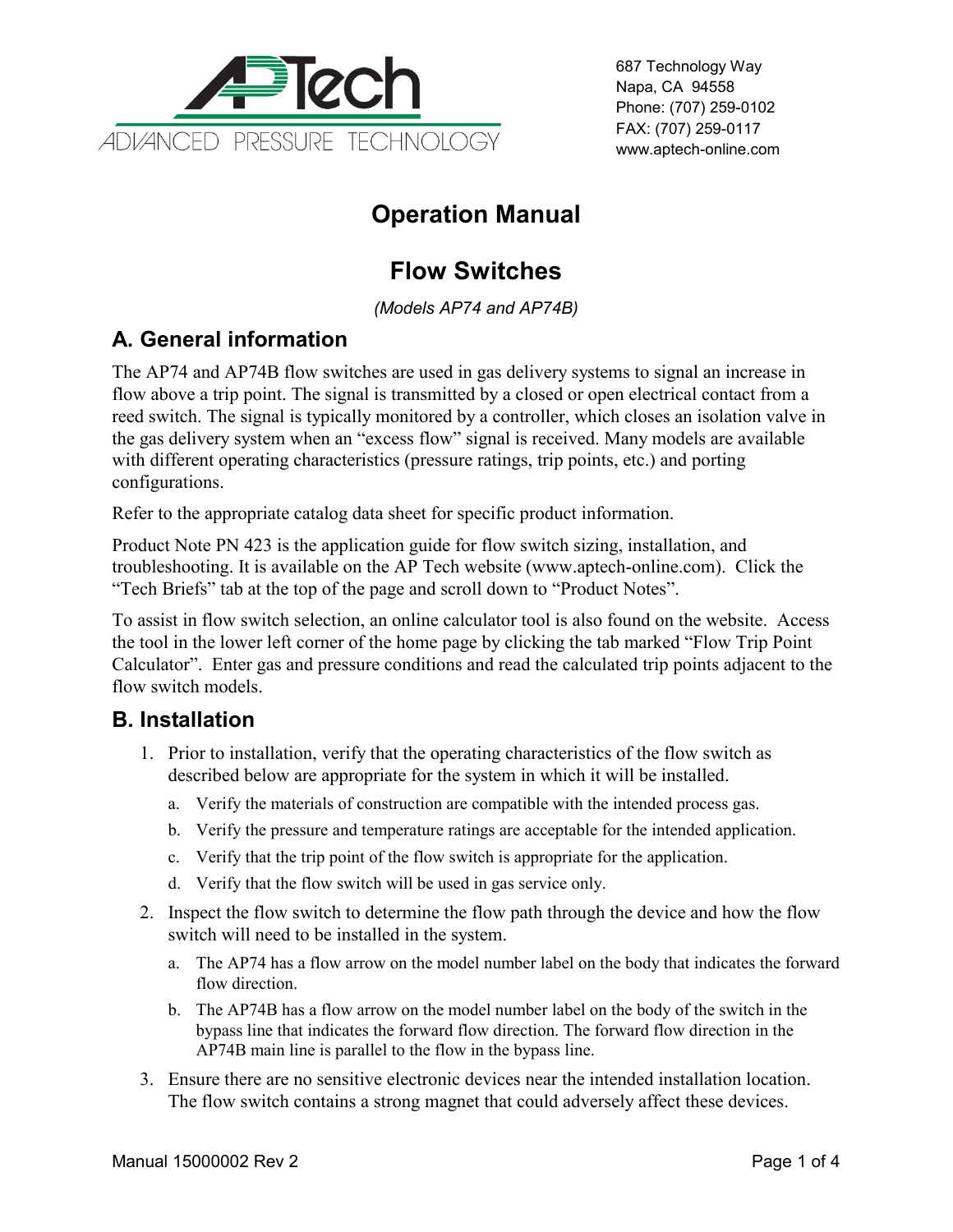Ensure there are no strong magnets near the AP74 or AP74B. A strong magnet can adversely affect the reed switch operation.

- 4. Install the flow switch using the appropriate method described below.
	- a. For tube stub connections, weld connectors or other components to the tube stubs per standard industry practice (reference SEMI standard F78).
	- b. For metal face seal connectors, assemble connections per standard practice described by fitting supplier (typically 1/8 turn past fingertight).
- 5. Connect switch signal wires to appropriate controller as described below (see also section C. Precautions and Applications).
	- a. Use brown and blue wires for normally closed contact installation
	- b. Use black and blue wires for normally open contact installation
- 6. After installation, verify the following to ensure correct operation.
	- a. Verify the AP74 is installed within 8 degrees of vertical with the inlet on the bottom
	- b. Verify the switch in the AP74B bypass line is installed within 8 degrees of vertical (the AP74B mainline can optionally be horizontal or vertical)
- 7. After installation, perform a helium leak test of all face seal connections and welds per standard industry practice (reference SEMI standard F1).
- 8. After installation, perform a nitrogen gas flow test to verify that the switch trips sending a signal to the controller and resets when flow is shut off.

### **C. Precautions and Applications for Wiring Reed Switch**

When a reed switch is to be connected to an inductive load or a load where surge current or a rush current flows, the following contact protection circuits are required.

1. Inductive loads – when an electromagnetic relay, electromagnetic solenoid, or electromagnetic counter, which has inductance, is installed as a load in a circuit, the energy stored in the device will cause an inverse voltage when the reed contacts open. The voltage sometimes reaches as high as several hundred volts and becomes a major factor to deteriorate contacts. Many types of protection circuits can prevent this, typical examples are shown in the figures below.

 $+E$ 



Contact protection by capacitor and resistor (connection at the load terminal is allowed).

Load  $=$ 

Contact protection by varistor. When the contact is open for a long time, the varistor should be connected at the load terminal.



Contact protection by diode. Breakdown voltage of diode should be larger than E volt. Forward current of diode should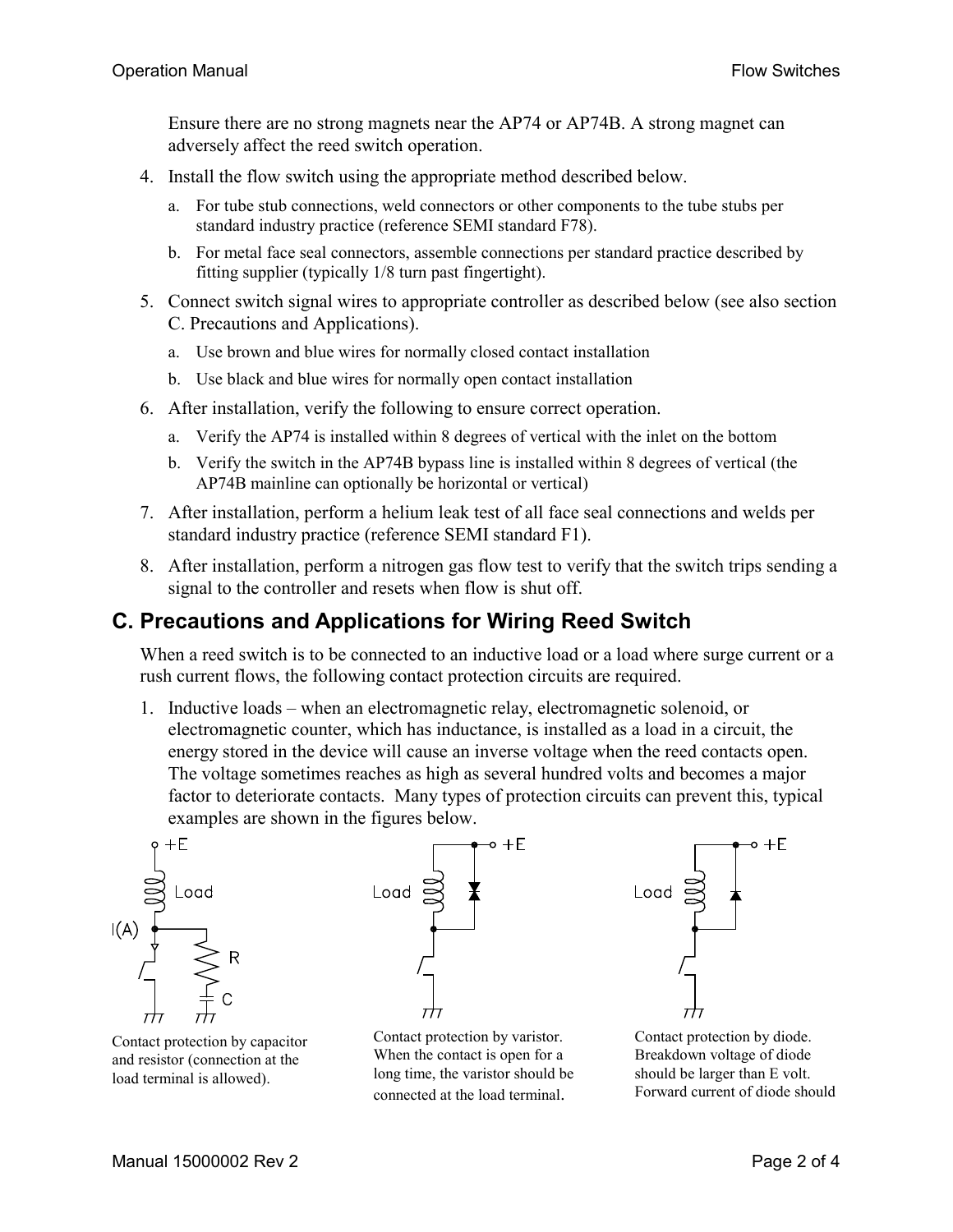#### Operation Manual **Flow Switches** Controller Controller Controller Controller Controller Controller Controller Controller Controller Controller Controller Controller Controller Controller Controller Controller Controller Co

be almost equal to 5 E divided by the coil resistance.

2. Capacitive loads – when a capacitor is provided in series or in parallel with the reed switch contacts in a closed circuit, the in rush current, which flows at the time of charge and discharge of the capacitance, will cause deterioration of the reed contacts. The two figures shown below are typical examples of the protection circuits used to prevent in rush current.



तीन Current limiting resistor  $(R_K)$  is installed to protect contact.



Resistor (R) is installed to protect contact. R should be between 50 and 500 Ohm.

3. Lamp loads – when a lamp load is used with the reed switch, the in rush current can cause deterioration of the reed contacts. The follow two figures show examples of protection circuits.



Current limiting resistor (R) is installed to protect contact. R should be determined to satisfy:



Parallel resistor (R) is installed to preheat lamp filament and increase the resistance. R should be:

R < Filament resistance / 3

 $Is < 0.2A$